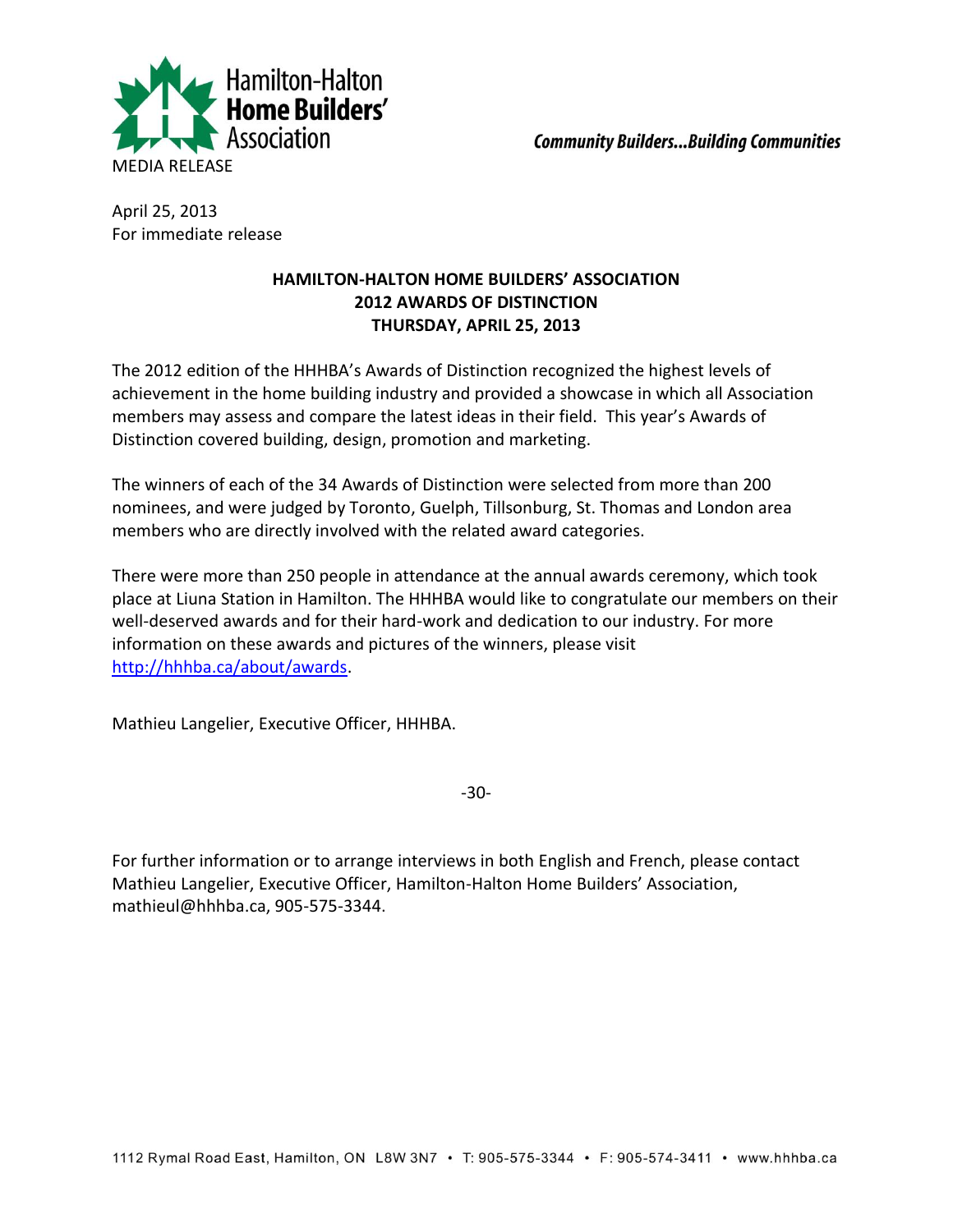

BEST MAGAZINE ADVERTISEMENT EMPIRE COMMUNITIES

BEST NEWSPAPER ADVERTISEMENT ADI DEVELOPMENT GROUP INC.

**Community Builders... Building Communities** 

BEST PROJECT LOGO STARWARD HOMES LIMITED SCENIC TRAILS

VICTORY

MOD'RN CONDOMINIUM

BEST NEWSPAPER/MAGAZINE/ BRANTHAVEN HOMES 2000 INC., LOSANI FEATURE ADVERTORIAL **HOMES LTD. & MARZ HOMES HOLDINGS** INC. PARAMOUNT AT VALLEY PARK

BEST SIGNAGE ADI DEVELOPMENT GROUP INC. MOD'RN CONDOMINIUM

BEST WEB SITE **BRANTHAVEN HOMES 2000 INC. ORIGINS** 

BEST RADIO /TV AD BRANTHAVEN HOMES 2000 INC., LOSANI HOMES LTD. & MARZ HOMES HOLDINGS INC. PARAMOUNT AT VALLEY PARK

BEST VIDEO/DIGITAL PRESENTATION BRANTHAVEN HOMES 2000 INC., LOSANI

MARKETING PACKAGE **ORIGINS** 

SUPPLIER COMPANY OF THE YEAR SHIPWAY STAIRS LIMITED

TRADE COMPANY OF THE YEAR VARTANIAN RUGS LTD.

SALESPERSON OF THE YEAR LUCY POIRIER

INC. PARAMOUNT AT VALLEY PARK

HOMES LTD. & MARZ HOMES HOLDINGS

BEST ON-SITE SALES & BRANTHAVEN HOMES 2000 INC.

STARWARD HOMES LIMITED BUNGALOWS OF ANCASTER SOUTH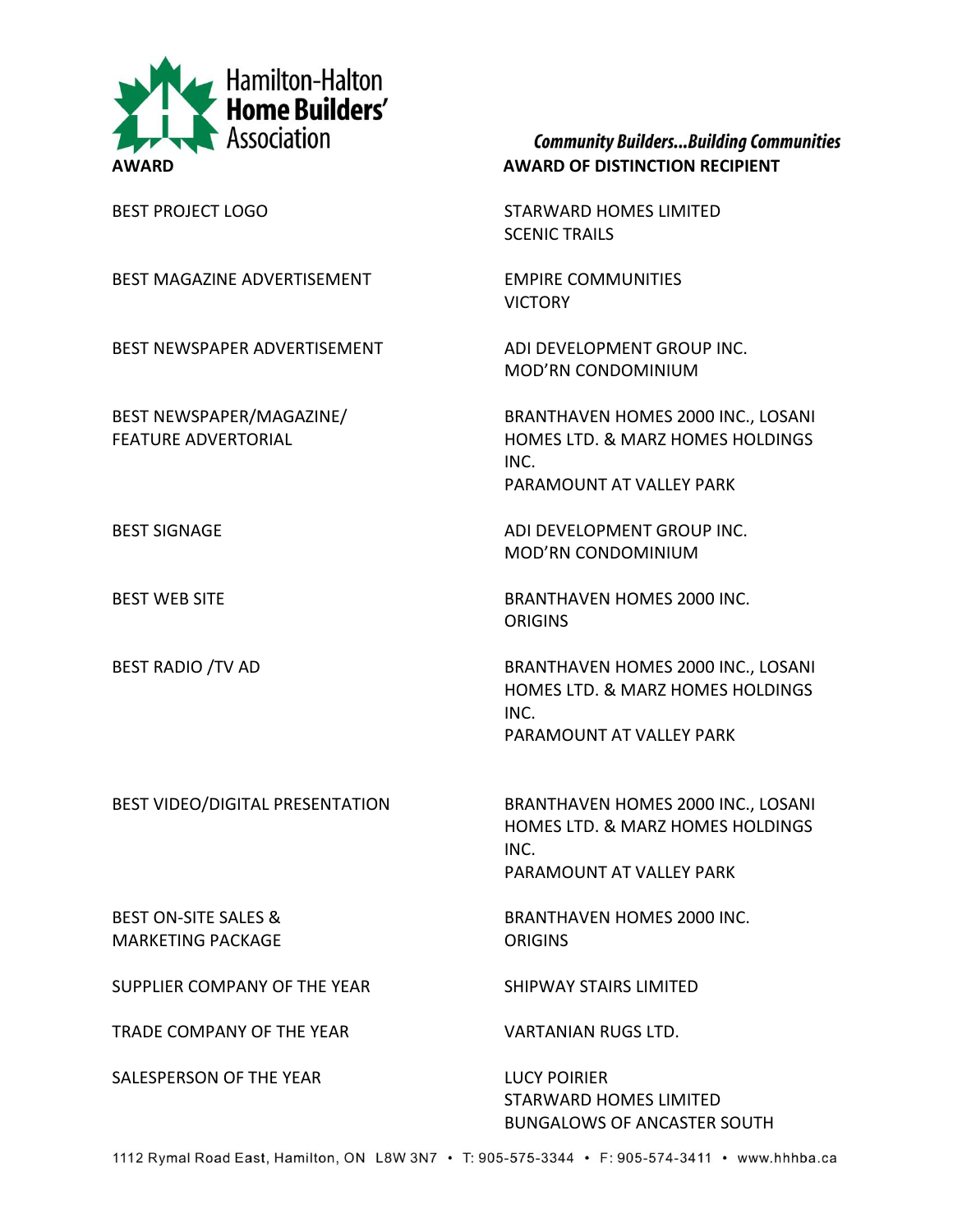

**Community Builders... Building Communities** 

SALES TEAM OF THE YEAR LORI BROWN & BEVERLY CROUCH EMPIRE COMMUNITIES VICTORY

CSI AWARD HOMES BY DESANTIS INC.

BEST SALES OFFICE **HOMES BY DESANTIS INC.** LINCOLN SQUARE

BEST BATHROOM IN A HOME BRANTHAVEN HOMES 2000 INC. THE TRANQUIL

RESIDENCE 2

BEST KITCHEN IN A HOME MULTI-AREA DEVELOPMENTS INC. UNDER 2500 SQUARE FEET BELLAGIO VILLAGE AT SUMMIT PARK SIENA

RESIDENCE 2

BEST EXTERIOR ON A HOME MULTI-AREA DEVELOPMENTS INC. UNDER 2500 SQUARE FEET BELLAGIO VILLAGE AT SUMMIT PARK SIENA

BEST EXTERIOR ON A HOME MARZ HOMES HOLDINGS INC. MODIFIED BLUE PEARL

BEST DÉCOR/DESIGN CENTRE NEW HORIZON HOMES UNDER 1200 SQUARE FEET

BEST DECOR/DESIGN CENTRE STARWARD HOMES LIMITED 1200 SQUARE FEET & OVER

UNDER 2500 SQUARE FEET BRAVO BY THE LAKE

BEST BATHROOM IN A HOME SCHUIT HOMES INC. 2500 SQUARE FEET & OVER PERTH PARK

BEST KITCHEN IN A HOME SCHUIT HOMES INC. 2500 SQUARE FEET & OVER PERTH PARK

2500 SQUARE FEET & OVER AQUAMARINE

BEST INTERIOR MERCHANDISING BRANTHAVEN HOMES 2000 INC. MODEL HOME UNDER 2500 BRAVO BY THE LAKE SQUARE FEET THE TRANQUIL